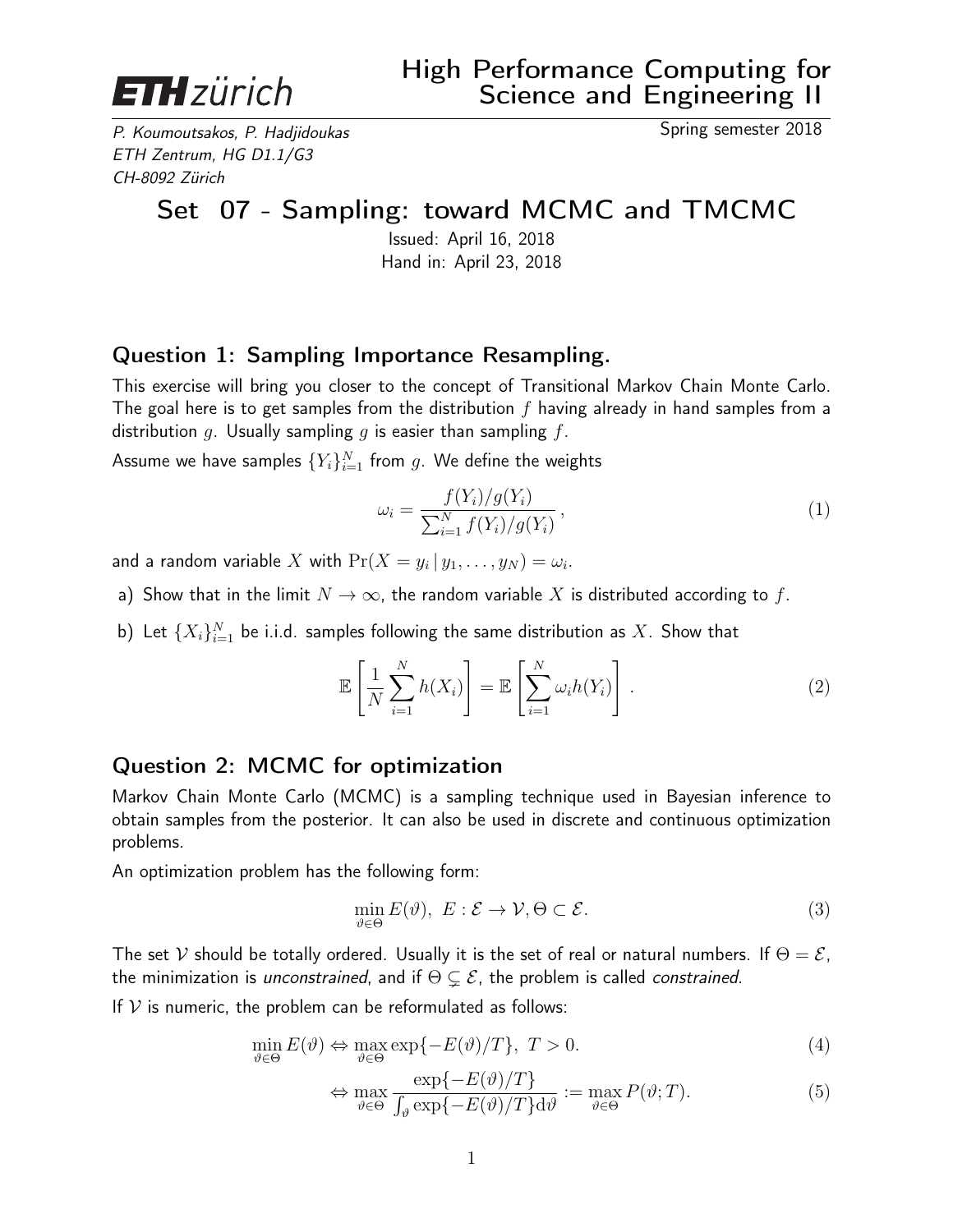where we silently ignore any integrability issues and assume  $E$  behaves nicely enough. The quantity P in [\(5\)](#page-0-0) is a valid probability density function. If  $P(\vartheta;T)$  had its mass highly concentrated around the minima of E, we could just sample  $\vartheta$  from this distribution. The sampling is done by the evolution of a Markov chain using appropriate transition probabilities as explained below. The high concentration of mass around the minima is achieved by a technique known as simulated annealing which reduces the value of  $T$  over time as new samples are being generated.

#### Overview of MCMC

As we know from Exercise 5, a Markov chain is characterized by its transition probability  $\mathbb{P}[x_{k+1} | x_k] = t(x_{k+1}, x_k)$ . The *marginal distribution* of state  $k+1$  can be written as:

$$
\mathbb{P}\left[x_{k+1}\right] = \int_{x_k} \mathbb{P}\left[x_{k+1} \mid x_k\right] \mathbb{P}\left[x_k\right] \mathrm{d}x_k. \tag{6}
$$

If we can let  $k \to \infty$ , then we obtain a distribution  $p(x)$  which satisfies the following relation:

$$
p(x) = \int_{y} t(x, y)p(y)dy.
$$
 (7)

As an aside, you can check that if the Markov Chain is discrete, the finding of the stationary distribution corresponds to solving an eigenvector problem.

There are in general no guarantees that such a distribution exists. If it does, the marginal distributions will eventually converge to it. When *detailed balance* holds:

$$
p(x)t(x,y) = t(y,x)p(y),
$$
\n(8)

then the fixed point exists almost trivially:

$$
\int_{y} t(x, y)p(y)dy = \int_{y} t(y, x)p(x)dy = p(x) \underbrace{\int_{y} t(y, x)dy}_{=1} = p(x).
$$
\n(9)

 $P(\vartheta;T)$  is what we want our stationary distribution to be. Various MCMC algorithms are thus concerned with picking the appropriate transition probability  $t(\cdot, \cdot)$ .

One of the popular MCMC algorithms is the Metropolis-Hastings algorithm. For it we need a symmetric proposal distribution  $q(x | y) = q(y | x)$  (note: this is not the same as  $t(x, y)$ ):

- 1. Sample  $\vartheta \sim q(\cdot \mid \vartheta_{k-1})$ .
- 2. Set  $h = \min(1, \exp\{-(E(\vartheta) E(\vartheta_{k-1}))/T\})$
- 3. Sample  $u$  ∼ Unif(0, 1)
- 4. If  $u \leq h$ , set  $\vartheta_k = \vartheta$ , else set  $\vartheta_k = \vartheta_{k-1}$ .

### **Questions**

a) Show that the Metropolis Hasting algorithm induces a transition probability  $t(x, y)$  that satisfies the detailed balance condition.

In the next questions you will implement the Metropolis Hastings algorithm maximum to find the maximum likelihood solution the linear regression problem

$$
\min_{\beta} \|\mathbf{X}\boldsymbol{\beta} - \mathbf{y}\|_2. \tag{10}
$$